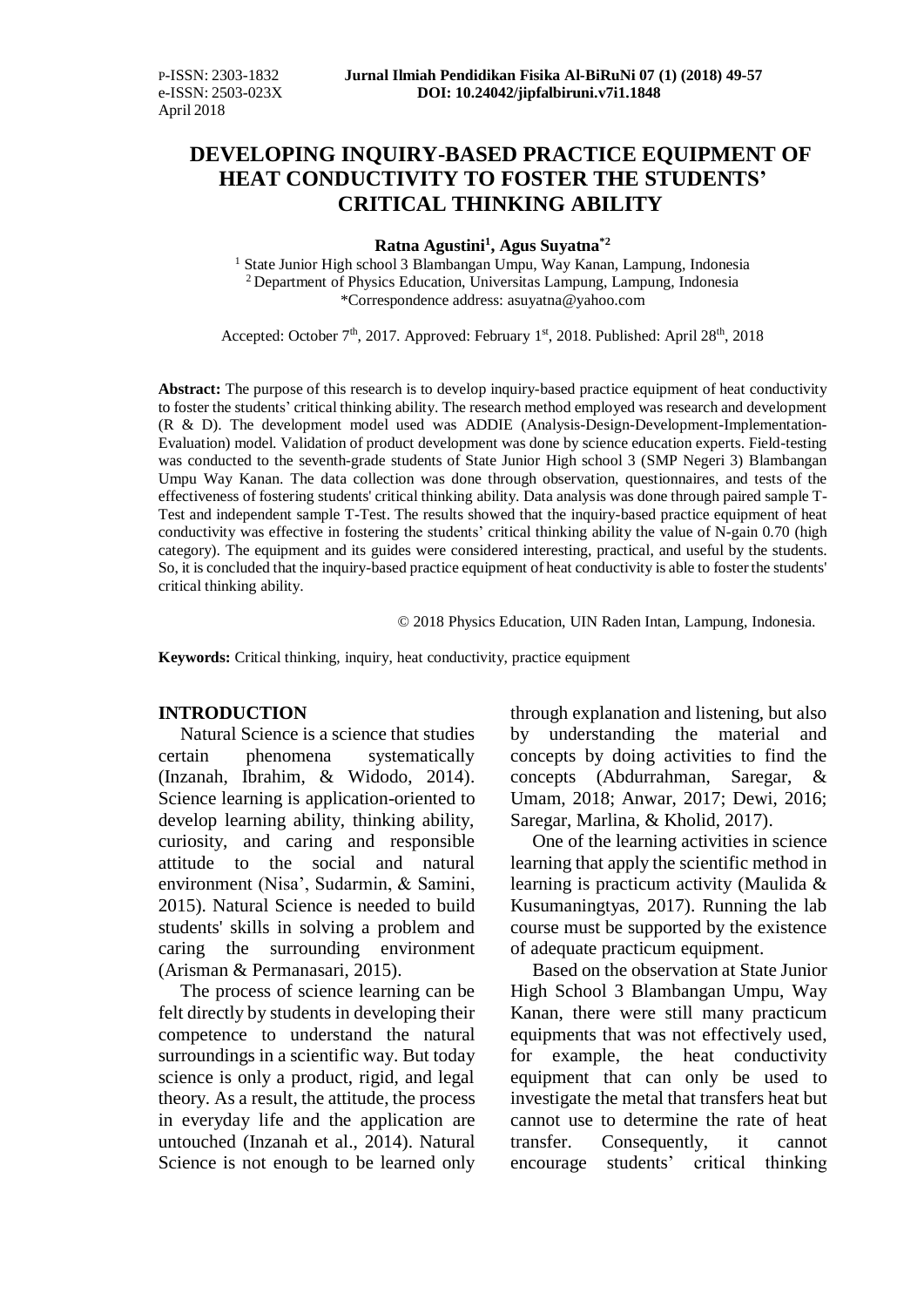during the practicum. While it is known that the ability to think critically is a competency that must be mastered by students (Latifah, 2015).

Based on preliminary study for the teacher in the analysis phase, the result of the questionnaire for the teachers' need analysis are: a) the presence of equipment for heat transfer material especially conductive heat transfer but rarely used because of difficulties in its application, b) students were less enthusiastic during learning, c) it needs a simple heat conductivity transfer practicum equipment that is easy to use.

The questionnaire results of the students' need analysis were taken from 30 students of seventh of State Junior High School 3 Blambangan Umpu, Way Kanan in the 2016 academic year that have studied the heat transfer. More than 90% of the students need an alternative learning media in the form of equipment that is simple and interesting to study the concept of heat conductive transfer so that the learning process can stimulate the students' critical thinking ability.

In the  $21<sup>st</sup>$  century, critical thinking learning needs to be prepared so that graduates can compete in filling the job market, so critical thinking becomes one of the skills that need to be developed in the educational process (Lastriningsih, 2017). Critical thinking is the ability and process involved in making a rational decision and is an attitude that is used by someone to judge something (Diana Putri & Djamas, 2017). Skills in analyzing arguments, solving problems, evaluating, and making conclusions are part of critical thinking (Nuriyatin & Hartono, 2016). For this purpose, education tries to help students learn to organize and construct opinions, to formulate problems, to develop hypotheses, and to seek their evidence to foster students' critical thinking skills (Bell, Urhahne, & Schanze, 2013).

To equip the ability to think critically for students, it is necessary to have studentcentered learning. Student-centered learning is inquiry-based learning, in which the students are required to play an active role in learning (Asyhari & Hartati, 2015). Inquiry learning involves students in formulating scientific questions, proposing hypotheses, collecting and analyzing the results of investigations, reasoning on phenomena, and communicating results to teachers and other students (Abdurrahman, 2017). Student-centered learning can be done to stimulate students' critical thinking skills, one of them through practicum activities. In practice, it is necessary to have practicum equipment that can foster the students' learning activities and provide a real experience and interest the students so that learning activities are not boring and all the senses of students can be activated. Based on these conditions, the researcher developed practicum equipment of heat conductivity through inquiry-based worksheet as a guide.

To develop relevant equipment related to heat transfer material, a research was conducted by Rokhimi and Pujayanto on Conductivity Rate Learning Instrument (Rokhimi & Pujayanto, 2015). The differences of this research with previous research are, that the equipment is equipped with inquiry-based student worksheet to foster the students' critical thinking ability. Based on this, then researchers consider this research is important to be done.

#### **METHOD**

The method used by researchers was research and development. The development model used was ADDIE model (Analysis -Design - Development - Implementation-Evaluation). This research resulted in the development of practicum equipment in the form of heat conductivity equipment to foster students' critical thinking ability on the concept of heat transfer. The developed heat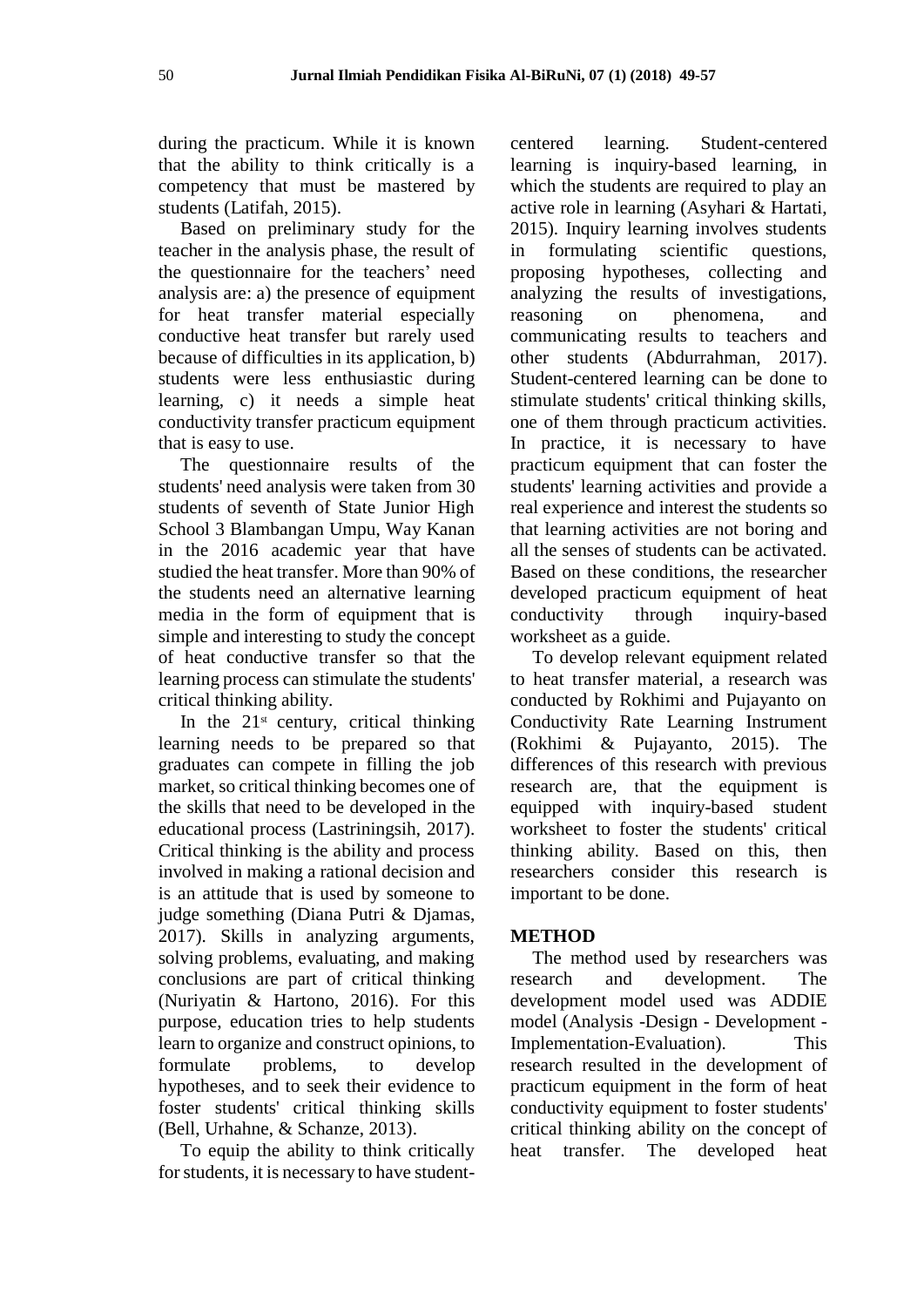conductivity equipment is complemented by inquiry-based student worksheet.

The product of the initial development is called prototype 1 and was revised to meet the criteria of the validators.

The first testing done was expert validation. This testing was conducted to validate the feasibility of the product so it can be known whether the developed product was feasible to use. Expert validation was carried out by three experts in the field of science education. The validation tests covered the appropriateness of the product with the learning objectives and the effectiveness of the equipment. A validation test was repeatedly done until the product of development was declared as valid. The one-on-one test was performed by peers as users of the heat conductivity equipment to assess the easiness and usefulness of the tools in assisting the learning process.

The assessment was done by teachers as practitioners who taught in the seventh grade of Junior High School. This process was done to determine the practicability of heat conductivity equipment and to check the error of writing on the student worksheet. Furthermore, a small group testing was also conducted to find out the product's usability in learning. The results obtained from this small group testing were used to adjust the use of the product in the learning. The evaluation results obtained from the testing were used for product revision so that it can be feasible to use.

Product development results that have been feasible were field-tested to 60 students of seventh-grade class VII A and VII B of the State Junior High School 3 Blambangan Umpu Way kanan. Data collecting techniques were observation, questionnaires, and tests of students' critical thinking skills. The data analysis was done by paired sample T-Test and independent sample T-Test. While, fieldtesting was conducted using a pretestposttest control group experimental design. The experiments on the implementation of conductivity practicum equipment were conducted on two classes. First class was taught by the researchers and second class by other teachers. A pretest was done before the implementation and post-test were done after. The tests' questions are designed to measure students' critical thinking skills. The research design used is described in Table 1.

| Table 1. Pre-test and post-test group design |  |  |
|----------------------------------------------|--|--|
|----------------------------------------------|--|--|

| Group | Pre-test | Treatment Post-test |  |
|-------|----------|---------------------|--|
| VII A |          |                     |  |
| VII R |          |                     |  |

Explanation:

- $O_1$  = Pre-test beforetreatments.
- $O<sub>2</sub>$  = post-test after treatments.
- $X_1$  = learning activity using the developed heat conductivity equipment in the heat transfer material. The researcher acts as the teacher.
- $X_2$ =learning activity using the developed heat conductivity equipment in the heat transfer material by the actual teacher.

Treatments were given to the first and second experimental classes. They were given the same treatment using heat conductivity equipment as the result of the development. The first experimental class was taught by the researcher and the second experimental class was taught by the native teacher of the school.

#### **RESULT AND DISCUSSION**

The equipment was made using simple materials. It was designed to compare the ability of three different metals in terms of length and diameter in transferring heat, and also to determine the rate of heat transfer of each metal. The source of heat was three electrical solders, the position of thermometers in each metal can be manipulated so that the change in temperature can be observed. The developed product was accompanied by inquiry-based student worksheet. The critical thinking ability can be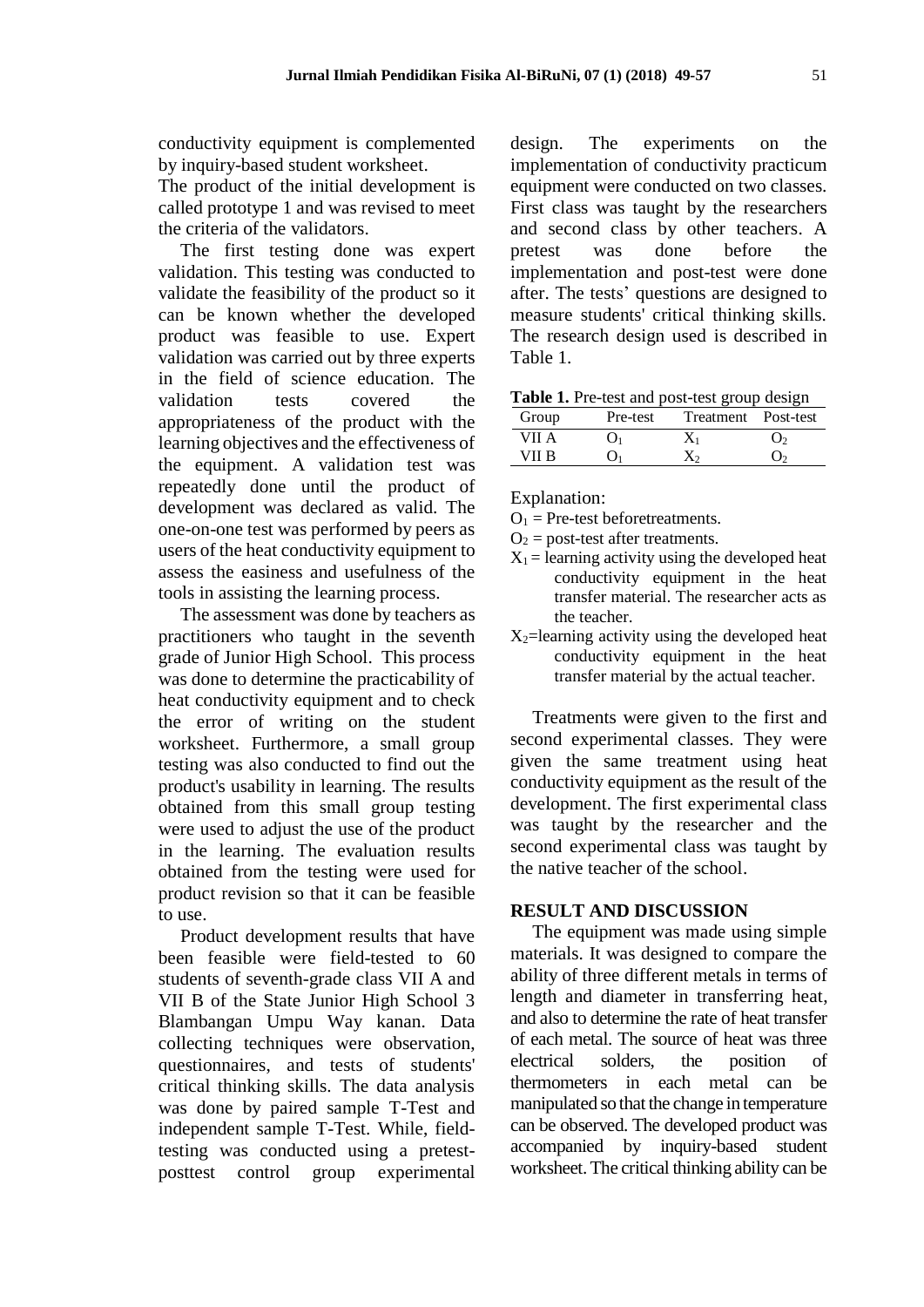measured by the result of pre-test and posttest. The tests' specification was constructed based on the students' ability in giving argument, deduction, evaluation based on the information gained and the process of critical thinking is implementing the result.

The final product had been revised several times through the advisors, expert validation, and peer-assessment toward the usefulness, feasibility, and the practicality of the product. The display of the product viewed from different angles can be seen in the following figures:



**Figure 1.** Side-view of the product



**Figure 2.** Top-view of the product with an opened case



**Figure 3.** Side-view of the product



**Figure 4.** Metal connector and the box



**Figure 5.** Top-view of the product

| <b>Table 2.</b> Description of the parts of the product |                                                             |  |  |
|---------------------------------------------------------|-------------------------------------------------------------|--|--|
| <b>Component</b>                                        | <b>Description</b>                                          |  |  |
| Metal Solder                                            | Three 60 Watt solders                                       |  |  |
|                                                         | arranged in a row but                                       |  |  |
|                                                         | given a gap.                                                |  |  |
| Vent                                                    | To prevent over-heating.                                    |  |  |
| Ceramic                                                 | To prevent the heat to<br>spread to the side of the<br>hox. |  |  |
| Switch                                                  | To connect the electric<br>current.                         |  |  |
| Wire                                                    | Distributing<br>power<br>source to solder.                  |  |  |
| Tip of metal<br>solder                                  | To connect metal for<br>observations                        |  |  |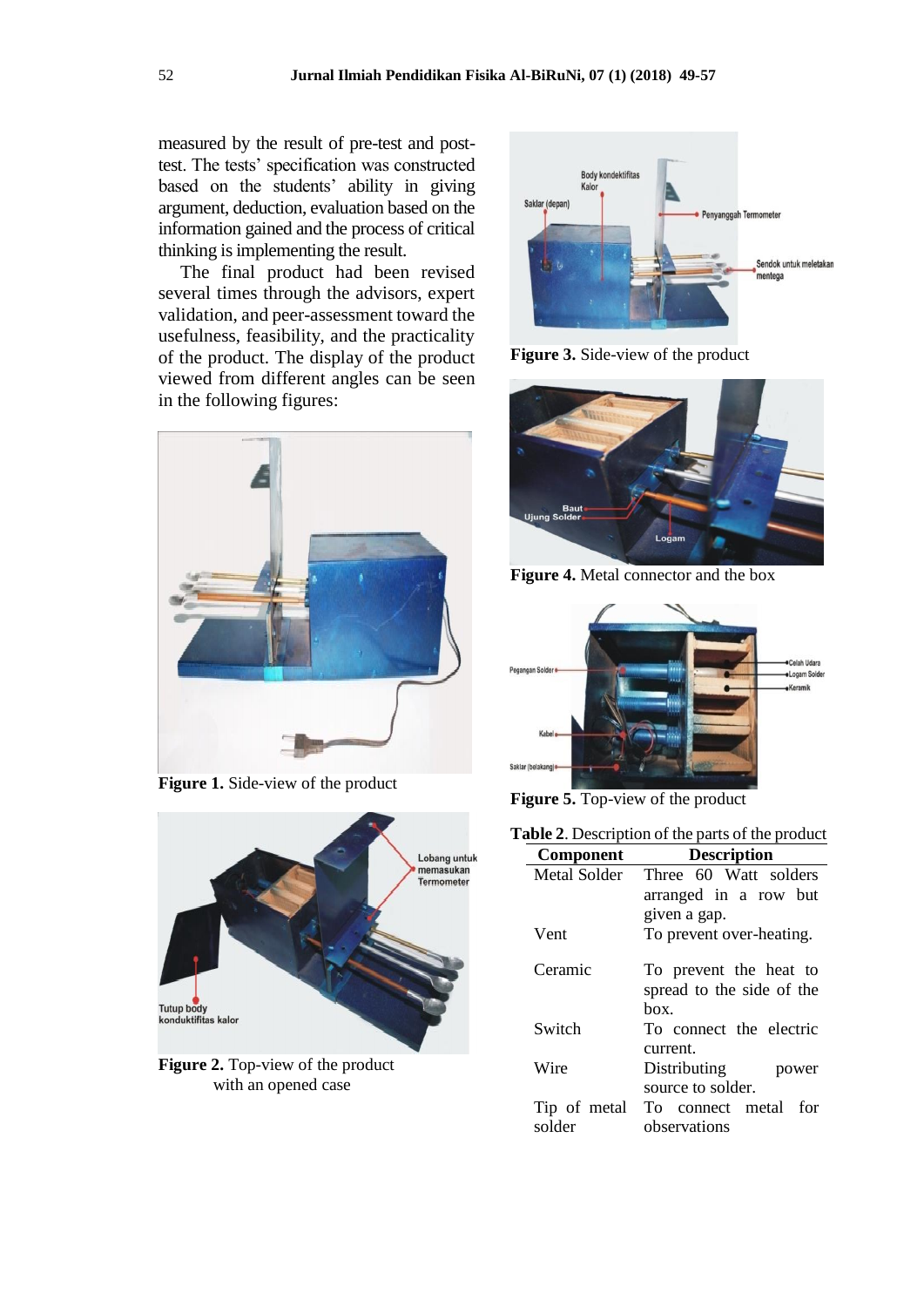| <b>Bolt</b>           | Bolt to tighten metal<br>position attached to the<br>tip of solder.                                                                                    | Product development results then<br>further tested before being implemented.                                                                                                                                                                                                    |
|-----------------------|--------------------------------------------------------------------------------------------------------------------------------------------------------|---------------------------------------------------------------------------------------------------------------------------------------------------------------------------------------------------------------------------------------------------------------------------------|
| Spoon                 | Used to put butter for heat<br>indicator. If the heat<br>spreads to the side, the<br>butter will melt, because<br>butter is very sensitive to<br>heat. | The first experimental tool test is done by<br>experts, then the individual, a then small<br>group to know the application of product<br>development in learning. The results of<br>this small group testing were used to find<br>out the students' responses to the use of the |
| Thermometer<br>holder | To make it easier to<br>measure the temperature<br>change between the metal<br>attached to the solder<br>with metal close to the<br>spoon.             | product.<br>The initial product validation by a<br>science expert to assess the suitability of<br>the tool development with the objective the<br>data is shown in Table 3                                                                                                       |

**Table 3.** The testing result from the expert of construction, the expert of heat conductivity equipment, and the content of practicum guide

| <b>Type of Validation</b>         |      | Validator 1 Validator 2 | <b>Validator 3</b> | Average |
|-----------------------------------|------|-------------------------|--------------------|---------|
| The construction of the product   | 3.27 | 3.27                    | 3,09               | 3.21    |
| The materials of the product      | 3.09 | 3.45                    | 3,00               | 3,18    |
| The construction of the worksheet | 3.26 | 3,63,                   | 2.95               | 3,28    |
| The content of worksheet          | 3.13 | 3.67                    | 2.93               | 3.24    |

**Table 4.** Conversion of the assessment Score into Statement

| <b>Score</b>                  | <b>Statement</b> |
|-------------------------------|------------------|
| $3,25 < \bar{\chi} \leq 4,00$ | Very Good        |
| $2,50 < \bar{\chi} \leq 3,25$ | Good             |
| $1,75 < \bar{\chi} \leq 2,50$ | Poor             |
| $1,00 < \bar{y} \leq 1,75$    | Very poor        |

Based on Table 3 and Table 4, can be concluded that for construct, material of product, and students worksheet is "Good criterion". The practitioners' validation connects to construct and material product also student's worksheet. Through peer to peer test, scoring from practitioners by two teachers who teach science in Junior High School shown in Table 5 as users. Small group product test is shown in Table 6.

**Table 5.** Small group test result of construction and experts test of heat conductivity product and practicum content guide

| <b>Type of validation</b>         | Average score from the<br>first ad the second teacher | <b>Kriteria</b> |
|-----------------------------------|-------------------------------------------------------|-----------------|
| The construction of the product   | 3,50                                                  | Very Good       |
| The materials of the product      | 3,50                                                  | Very Good       |
| The construction of the worksheet | 3,00                                                  | Good            |
| The content of worksheet          | 3.10                                                  | Good            |

| <b>Table 6.</b> The result of small-group testing |  |
|---------------------------------------------------|--|
|---------------------------------------------------|--|

|                   | <b>Heat conductivity equipment</b> |                 |              | <b>Practicum guide</b> |
|-------------------|------------------------------------|-----------------|--------------|------------------------|
| <b>Aspects</b>    | <b>Score</b>                       | <b>Criteria</b> | <b>Score</b> | <b>Criteria</b>        |
| Attractiveness    | 88                                 | Very attractive | 84           | Very attractive        |
| Practicallity     | 85                                 | Very practical  | 89           | Very practical         |
| <b>Usefulness</b> | 97                                 | Very usefull    | 86           | Very usefull           |
| Total             |                                    |                 | 86           |                        |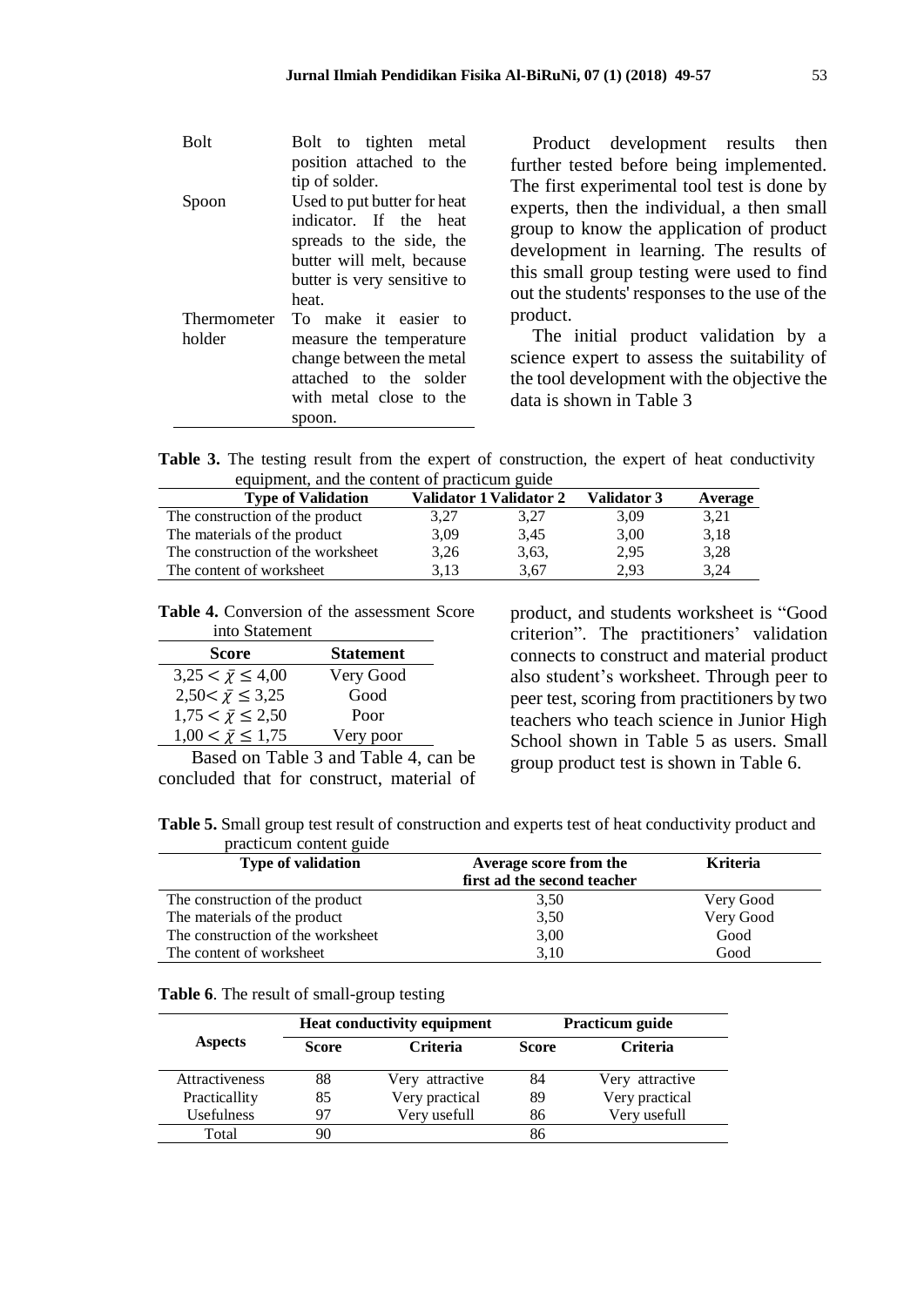Based on the results of small group testing on attractiveness, practicality, and usefulness of the developed product, it was obtained the score 90% and 86% on the heat conductivity equipment and the practicum guide. This data shows students' responses that provide excellent product grades to be applicable in learning.

In relation to attractiveness, practicality, and usefulness, the test was conducted to 60 students of Blambangan Umpu State Junior High School of VII A and VII B class shown in Table 7.

**Table 7.** The result of attractiveness,

| і аніс                              | 1 H.C              | TCSUIL<br>UI. | atu activuluuss, |       |  |
|-------------------------------------|--------------------|---------------|------------------|-------|--|
| practicality, and usefulness of the |                    |               |                  |       |  |
|                                     | developed product. |               |                  |       |  |
| Practicum<br>Heat                   |                    |               |                  |       |  |
|                                     | conductivity       |               |                  | guide |  |
| Aspects                             | equipment          |               |                  |       |  |
|                                     | VII A              | VII B         | VII A            | VII B |  |
| Attractiveness                      | 88                 | 87            | 81               | 82    |  |
| Practicallity                       | 71                 | 75            | 74               | 88    |  |
| Usefulness                          | 95                 | 89            | 82               | 92    |  |
| Total                               | 78                 | 87            | 75               | 89    |  |

Based on the data, the result of attractiveness, practicality, and usefulness according to the student's responses reached an average score of 77% with good criterion. Practical guide in the form of worksheet got 88% of student appraisal with the very good criterion. This is relevant with the opinion that stated that the practicum equipment accompanied by practicum guide hold some benefits such as: clarify the information so that there is an increase in learning outcomes, improve motivation to learn, interact directly with the students environment in its own way based on the ability and interest, with the limitations of the five senses, time and space and to provide the same experience for all students as well as the emergence of direct interaction with teachers, community, and even the environment.

Adegoke & Chukwunenye states that hands-on experiments are preferred because they bring students directly to real-life phenomena and can train students'

creativity (Adegoke & Chukwunenye, 2013). Meanwhile, according to Popescu & Morgan, the delivery of Physics learning should be as much as possible to bring children into real life, because by using real situations, students will find physics more relevant so that they will be more involved and motivated in class (Popescu & Morgan, 2007).

The effectiveness test in the use of heat conductivity practicum equipment based on the cognitive aspect of students in class VII A and VII B at State Junior High School 3 Blambangan Umpu, Way Kanan was determined based on normalized Ngain by comparing the score of pretest and posttest done by the students

The effectiveness test was conducted on the science course of heat transfer lesson which was conducted through written test. The tests were given in the form of 6 essay questions and each correct answer worth 10 points. The N-gain value obtained from the two treatment classes was expected to obtain the same score. Based on the research results, the data obtained are shown in Table 8.

|  | <b>Table 8.</b> the result of critical thinking tests |  |  |  |
|--|-------------------------------------------------------|--|--|--|
|--|-------------------------------------------------------|--|--|--|

| Type of test      | Class VII A | Class  |
|-------------------|-------------|--------|
|                   |             | VII B  |
| Pre-Test          | 35.419      | 34.310 |
| Post-Test         | 81.548      | 79.310 |
| Normalized N-gain | 0.706       | 0.700  |

It was expected that the result of the effectiveness test to achieve a comparable effectiveness score between the two experimental classes. A statistical test was needed to prove the hypothesis that the Ngain increase was the effect of using the developed heat conductivity equipment. Data analysis was done based on N-gain result obtained from field testing in two classes with the different teacher, but the process of learning was using the same lesson plans.

The average result of the N-gain value of class VIIA and VIIB of State Junior High School 3 Blambangan Umpu was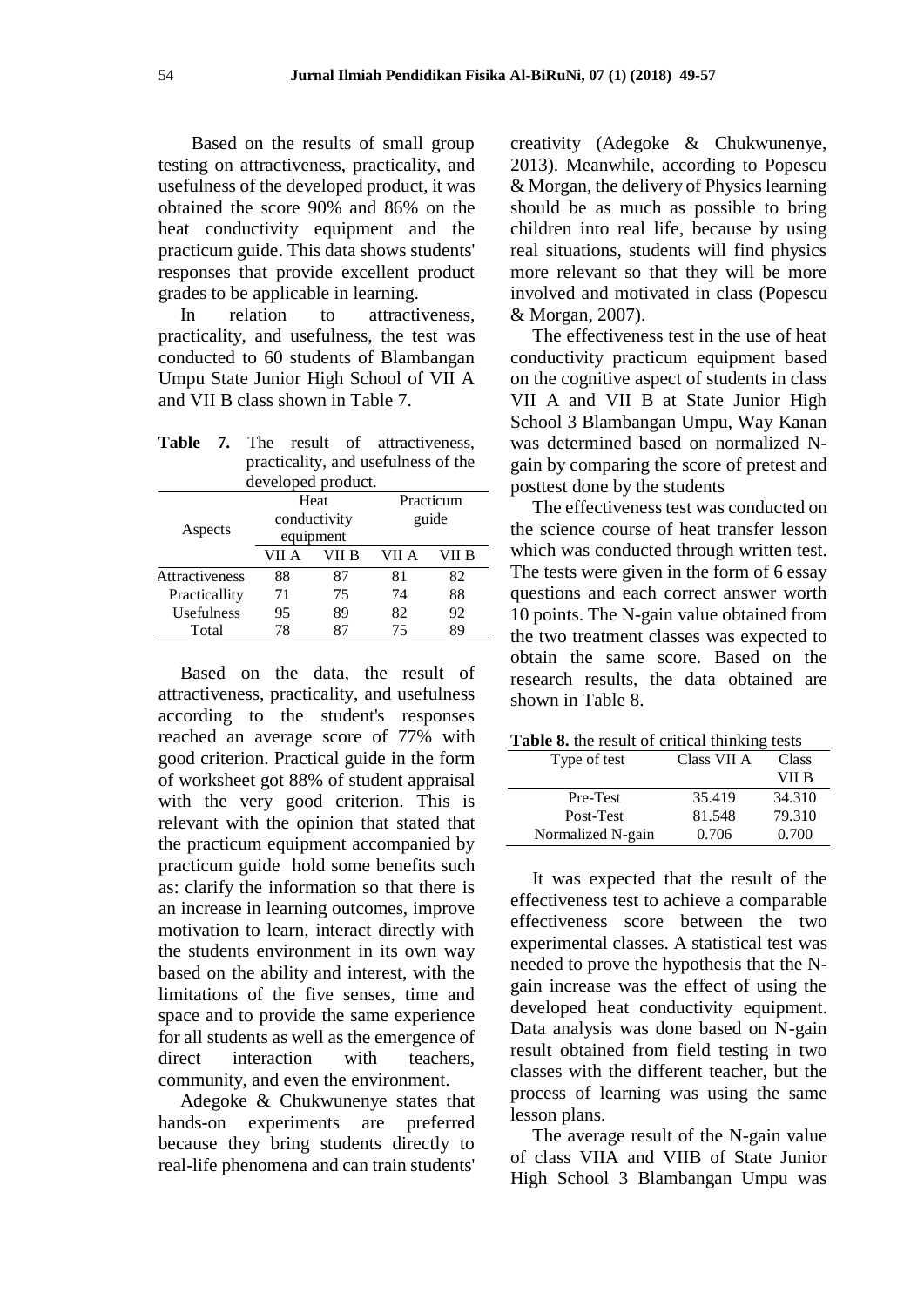0.706 and 0.700 respectively. N-gain was> 0.7 which means a high level of effectiveness in fostering students' critical thinking skills through the use of heat conductivity tools in science lessons existed.

Assessment of effectiveness in the use of the developed equipment was done in order to increase the ability to think critically of the students in the two research classes. A t-test was done using a normal and homogenous data. Tests on the N-gain aim to determine that there is no difference in N-gain values in the two classes even though they are taught by different teachers. The results of the statistical analysis test are presented in Table 9.

**Table 9**. The N-gain value of the students of class VIIA and VIIB of State Junior High school Blambangan Umpu

| Test              | t-test     |         |       | Result                                                     |
|-------------------|------------|---------|-------|------------------------------------------------------------|
|                   | t-critical | t-table | Sig   |                                                            |
| $N$ -gain $0.107$ |            | 0.678   | 0.915 | $t_{value}$ < $t_{table}$<br>H <sub>o</sub> is<br>accepted |

Based on the calculation, it was obtained sig value of 0.915 which is greater than  $\alpha$  5%, which means H<sub>0</sub> is accepted. This test proved that there was no difference of N-gain value between class VIIA and VIIB that receive the treatment. The increase in N-gain value was as the impact of the use of heat conductivity equipment in the practicum that was able to foster the students' critical thinking skills.

## **CONCLUSION AND SUGGESTION Conclusion**

Heat conductivity equipment produced for the seventh-grade students on heat transfer material that can compare the heat conductivity capability of 3 different metal types, even the students were able to find the value of heat transfer rate of copper, aluminum, and brass. The equipment is equipped with an inquiry-based worksheet

as a guide that can foster the students' critical thinking ability. The attractiveness, practicality and usefulness of heat conductivity equipment and the guide received excellent response from the students by 88% and 89%.

The effectiveness of the developed product toward the students' critical thinking ability in class VII A and VII B in State Junior High School 3 Blambangan Umpu Way Kanan obtained the N-gain value of 0,700. This shows a high effectiveness value. Thus, the heat conductivity equipment can work well to be utilized in learning by following procedures in accordance with the worksheet that has been prepared to foster the students' critical thinking ability.

## **Suggestion**

The development of heat conductivity equipment is expected to be further researched in a wider range of functions, not only for heat transfer materials but also for temperature changes such as the length expand of a metal.

#### **REFERENCES**

- Abdurrahman. (2017). Efektivitas dan Kendala Pembelajaran Sains Berbasis Inkuiri terhadap Capaian Dimensi Kognitif Siswa : Meta Analisis. *Tadris: Jurnal Keguruan Dan Ilmu Tarbiyah*, *2*(1), 1–9. https://doi.org/https://doi.org/10.240 42/tadris.v2i1.1206
- Abdurrahman, A., Saregar, A., & Umam, R. (2018). The Effect of Feedback as Soft Scaffolding on Ongoing Assessment Toward The Quantum Physics Concept Mastery of The Prospective Physics Teachers. *Jurnal Pendidikan IPA Indonesia*, *7*(1), 41– 47.

https://doi.org/10.15294/jpii.v6i2.72 39

Adegoke, B. A., & Chukwunenye, N. (2013). Improving Students'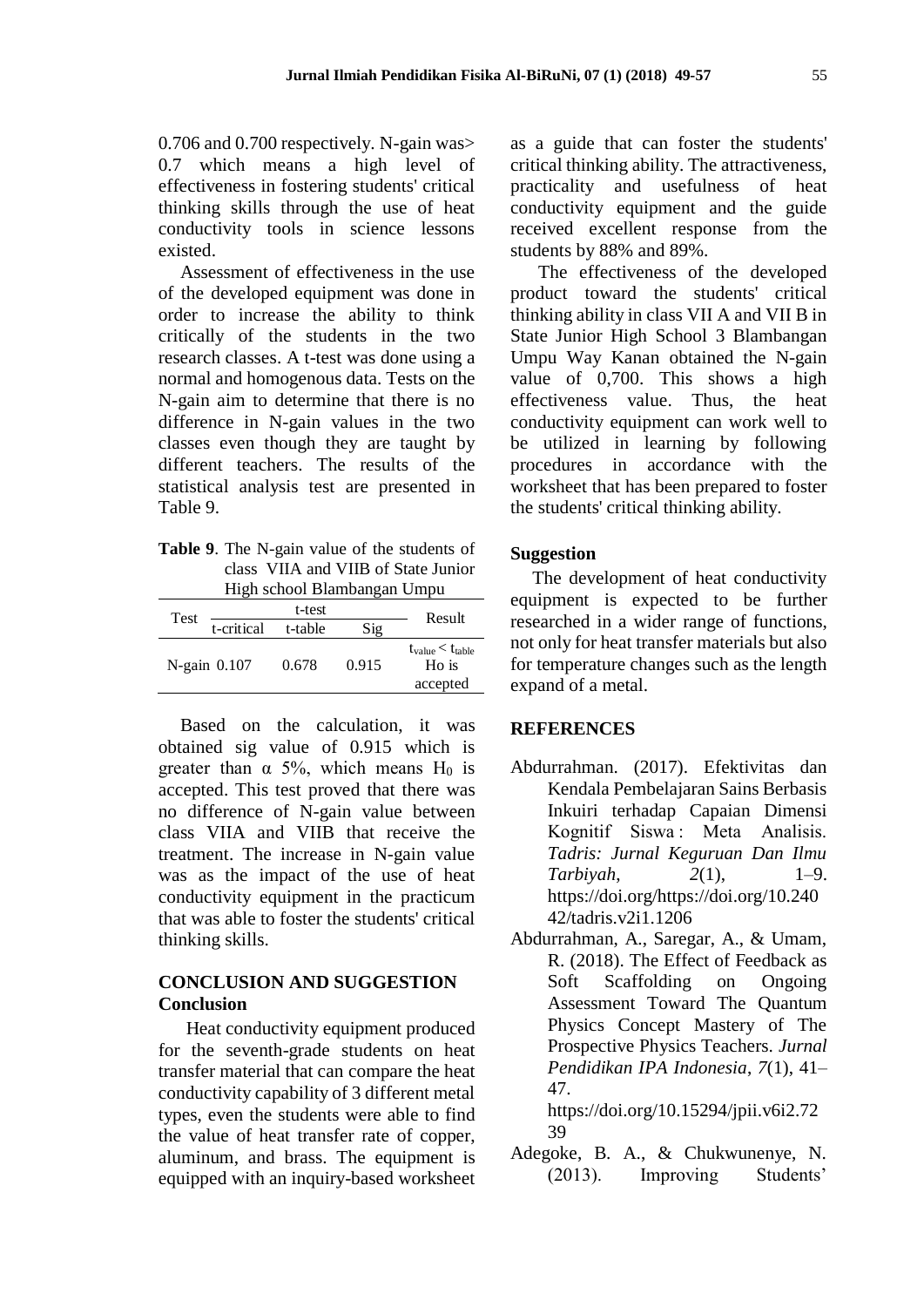Learning Outcomes In Practical Physics , Which Is Better ? Computer Simulated Experiment or Hands-On Experiment ? *Journal of Reserch & Method in Education*, *2*(6), 18–26.

- Anwar, C. (2017). The Effectiveness of Problem Based Learning Integrated With Islamic Values Based on ICT on Higher Order Thinking Skill and Students' Character. *Al-Ta Lim Journal*, *23*(3), 224. https://doi.org/10.15548/jt.v23i3.244
- Asyhari, A., & Hartati, R. (2015). Implementasi Pembelajaran Fisika SMA Berbasis Inkuiri Terbimbing Terintegrasi Pendidikan Karakter untuk Meningkatkan Hasil Belajar Siswa pada Materi Cahaya dan Optika. *Jurnal Ilmiah Pendidikan Fisika Al-Biruni*, *4*(1), 37–49.
- Bell, T., Urhahne, D., & Schanze, S. (2013). Collaborative Inquiry Learning : Models, tools, and challenges. *International Journal of Science Education*, *32*(3), 349–377. https://doi.org/https://doi.org/10.108 0/09500690802582241
- Dewi, P. S. (2016). Perspektif Guru sebagai Implementasi Pembelajaran Inkuiri Terbuka dan Inkuiri Terbimbing terhadap Sikap Ilmiah dalam Pembelajaran Sains. *Tadris: Jurnal Keguruan Dan Ilmu Tarbiyah*, *1*(2), 179–186.
- Diana Putri, S., & Djamas, D. (2017). Pengembangan Perangkat Pembelajaran Fisika Berbasis Keterampilan Berpikir Kritis dalam Problem-Based Learning. *Jurnal Ilmiah Pendidikan Fisika Al-Biruni*, *6*(1), 125–135. https://doi.org/https://doi.org/10.240 42/jpifalbiruni.v6i1.648
- Inzanah, Ibrahim, M., & Widodo, W. (2014). Pengembangan Perangkat Pembelajaran IPA Berbasis Kurikulum 2013 untuk Melatih Literasi Sains Siswa SMP. *Pendidikan Sains Pascasarjana*

*Universitas Negeri Surabaya*, *4*(1), 549–567.

- Lastriningsih, L. (2017). Peningkatan Berpikir Kritis dan Prestasi Belajar Melalui Metode Inquiry pada Siswa Kelas IV SD. *Jurnal Prima Edukasia*, *5*(1), 68–78.
- Latifah, S. (2015). Pengaruh Model Pembelajaran Kooperatif Tipe Time Token Berbantu Puzzle terhadap Kemampuan Berpikir Kritis Peserta Didik Kelas X pada Materi Gelombang. *Jurnal Ilmiah Pendidikan Fisika Al-Biruni*, *4*(1), 13–23.
- Maulida, D. R., & Kusumaningtyas, D. A. (2017). Efektivitas Kegiatan Praktikum terhadap Hasil Belajar Fisika Kelas X pada Materi Asas Black di SMA Muhammadiyah 4 Yogyakarta Tahun Ajaran 2015 / 2016. *Jurnal Penelitian & Pengembangan Pendidikan Fisika*, *3*(1), 43–48.
- Nisa', A., Sudarmin, & Samini. (2015). Efektivitas Penggunaan Modul Terintegrasi Etnosains dalam Pembelajaran Berbasis Masalah untuk Meningkatkan Literasi Sains. *Unnes Science Education Journal*, *4*(3), 1049–1056.
- Nuriyatin, S., & Hartono, H. (2016). Pengembangan Pembelajaran Penemuan Terbimbing untuk Meningkatkan Berpikir Kritis dan Motivasi Belajar Geometri di SMP. *PYTHAGORAS: Jurnal Pendidikan Matematika*, *11*(2), 207–218. https://doi.org/https://doi.org/10.218 31/PG.V11I2.10656
- Popescu, A., & Morgan, J. (2007). Teaching Information Evaluation and Critical Thinking Skills in Physics Classes. *American Assosiation of Physics Teachers*, *507*(45), 507–510. https://doi.org/https://doi.org/10.111 9/1.2798365
- Rokhimi, I. N., & Pujayanto. (2015). Alat Peraga Pembelajaran Laju Hantaran